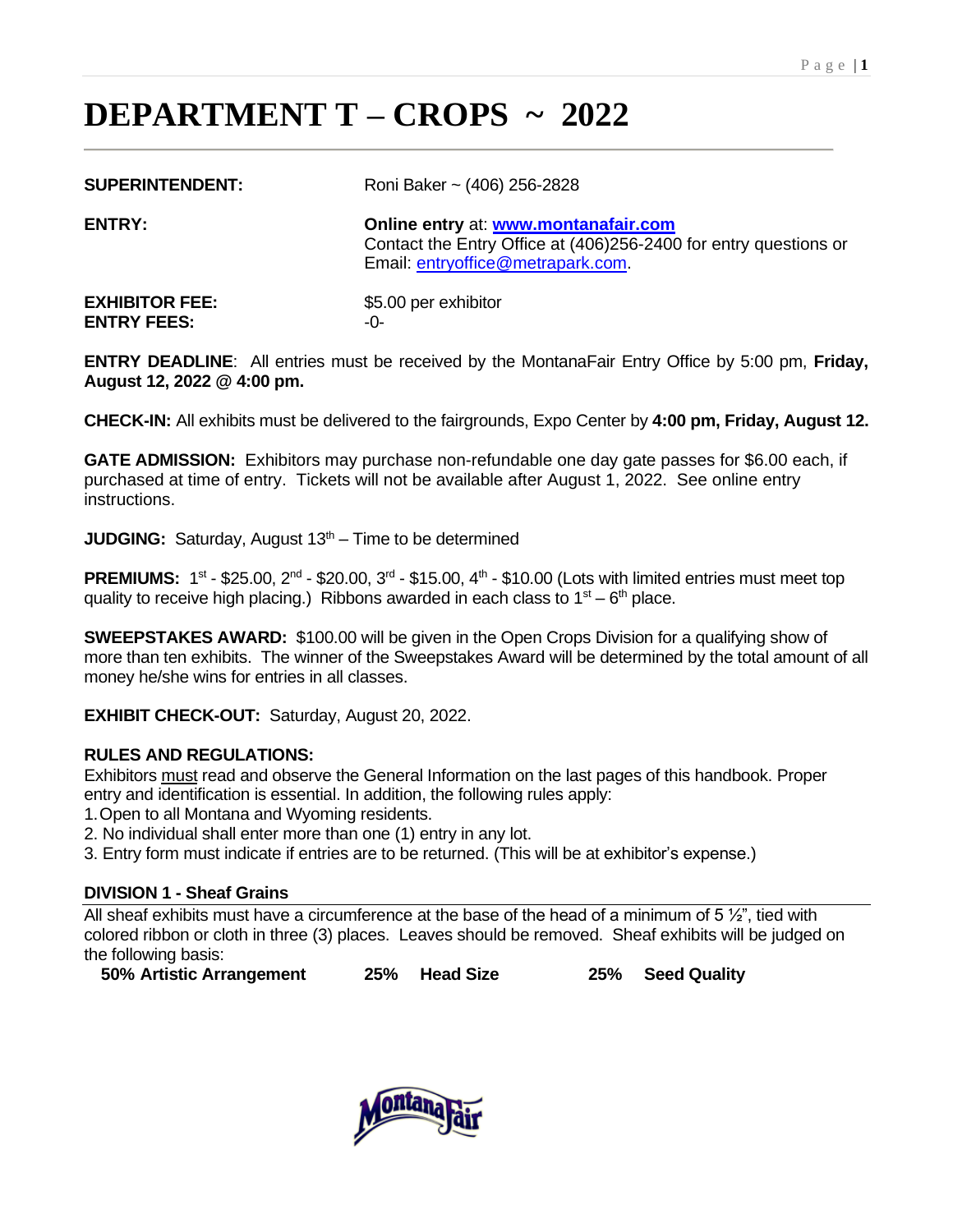## Dept./Division/Class

| T-1-101   | <b>Hard Red Winter Wheat</b> | $T-1-108$ | Oats             |
|-----------|------------------------------|-----------|------------------|
| T-1-102   | Hard Red Spring Wheat        | $T-1-109$ | <b>Triticale</b> |
| $T-1-103$ | Hard Amber Durum Wheat       | $T-1-110$ | Speltz           |
| $T-1-104$ | Soft White Wheat             | $T-1-111$ | Safflower        |
| T-1-105   | Six-Row Barley               | $T-1-112$ | Flax             |
| T-1-106   | <b>Two-Row Barley</b>        | $T-1-113$ | Rve              |
| $T-1-107$ | <b>Malting Barley</b>        |           |                  |
|           |                              |           |                  |

## **DIVISION 2 - Threshed Grains**

All entries must be shown in one quart lots (contained in glass jar and be free from odor, discolored kernels and foreign matter)

- T-2-114 Hard Red Winter Wheat
- T-2-115 Hard Red Spring Wheat
- T-2-116 Hard Amber Durum Wheat
- T-2-117 Soft White Wheat
- T-2-118 Six-Row Barley
- T-2-119 Two-Row Barley
- T-2-120 Malting Barley
- T-2-121 Triticale
- T-2-122 Oats
- T-2-123 Flax
- T-2-124 Rye
- T-2-125 Corn (shelled)
- T-2-126 Ear Corn-DENT (4 ears)
- T-2-127 Ear Corn-FLINT (4 ears)
- T-2-128 Speltz
- T-2-129 Sunflower
- T-2-130 Safflower
- T-2-131 Mustard
- T-2-132 Rapeseed
- T-2-133 Any Peas

#### **DIVISION 3 - Beans**

- T-3-134 Great Northern Beans (1 qt in glass jar)
- T-3-135 Pinto Beans (one quart in glass jar)
- T-3-136 Sheaf of Beans (5 plants, roots attached)

#### **DIVISION 4 - Sugar Beets**

Six beets will constitute an exhibit. All beets should be topped so that no green is showing. Feeder roots that are ½" in diameter and less should be cut off. The beets should be uniform and free from dirt, well topped, flat, no stems and ½" of leaf scar.

T-4-137 Sugar Beets